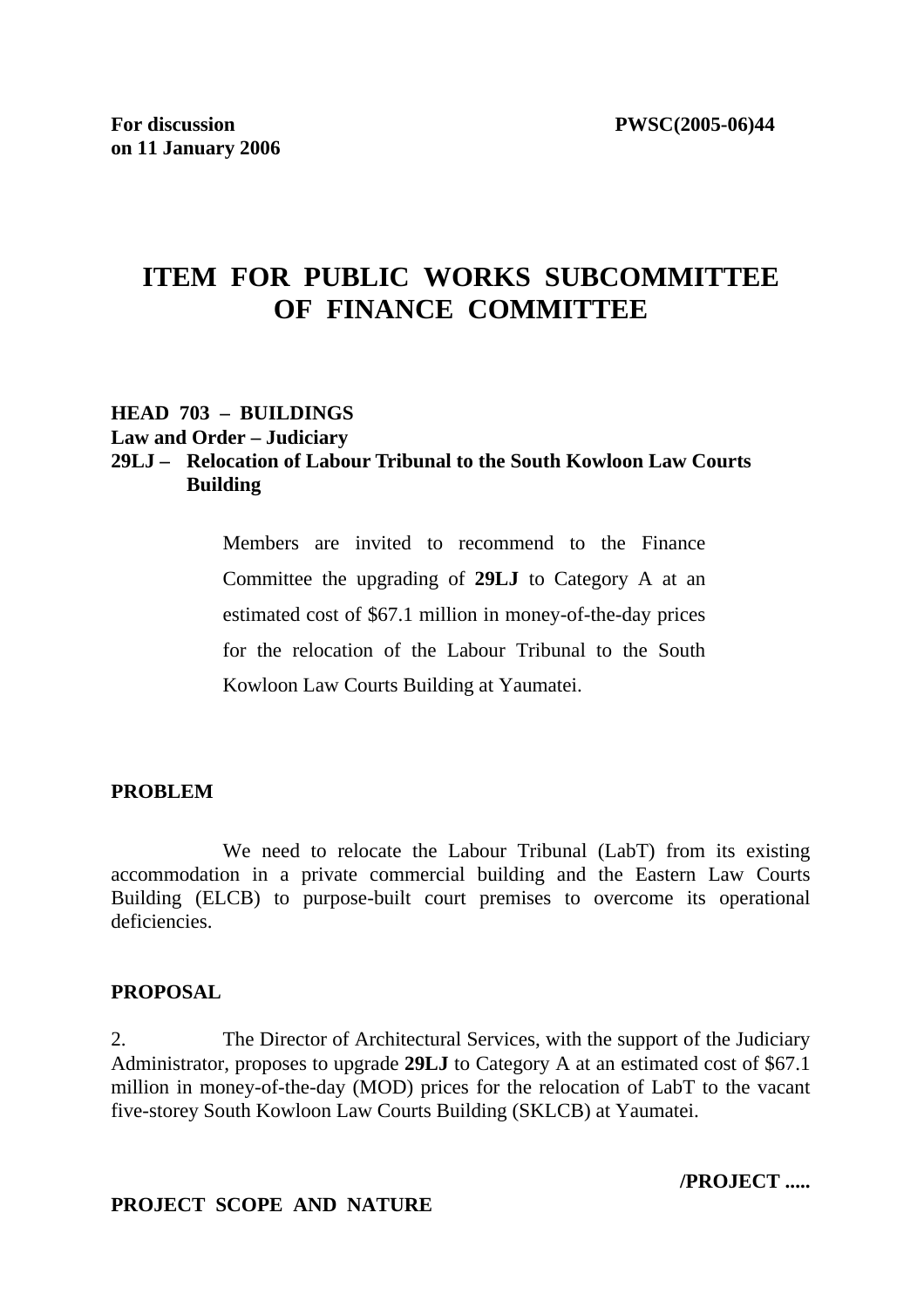- 3. The scope of **29LJ** comprises the following
	- (a) structural strengthening and concrete repair works;
	- (b) external wall renovation; and
	- (c) demolition of the existing internal layout and fitting-out of the building to accommodate the LabT with the following facilities  $\equiv$ 
		- (i) 13 courtrooms with support facilities including chambers for the Presiding Officers;
		- (ii) 39 offices for the Tribunal Officers;
		- (iii) conference and discussion rooms, public waiting areas, general offices and registries, control rooms, record storage offices and other ancillary areas;
		- (iv) three lifts (one for the Presiding Officers and staff, and two for members of the public); and
		- (v) a closed-circuit television system, a Digital Audio Recording Transcription Services system, fire services installations, air-conditioning system, digital queuing system and an information display system.
- A site plan is at Enclosure 1 and the artist's impressions of the proposed LabT Building are at Enclosures 2 and 3. We plan to start the proposed works in August 2006 for completion in July 2007.

#### **JUSTIFICATION**

4. The LabT comprises 12 courts and two registries. Ten of these courts and the main registry are accommodated on the  $19<sup>th</sup>$  and  $20<sup>th</sup>$  floors of Pioneer Centre, a private commercial building in Mongkok, at an annual cost of around \$11.4 million, inclusive of rental, management fees and other expenditure for building management and related services. The remaining two courts and a subsidiary registry, established in early 2000 to cope with the increased workload, are located on the  $9<sup>th</sup>$  floor of the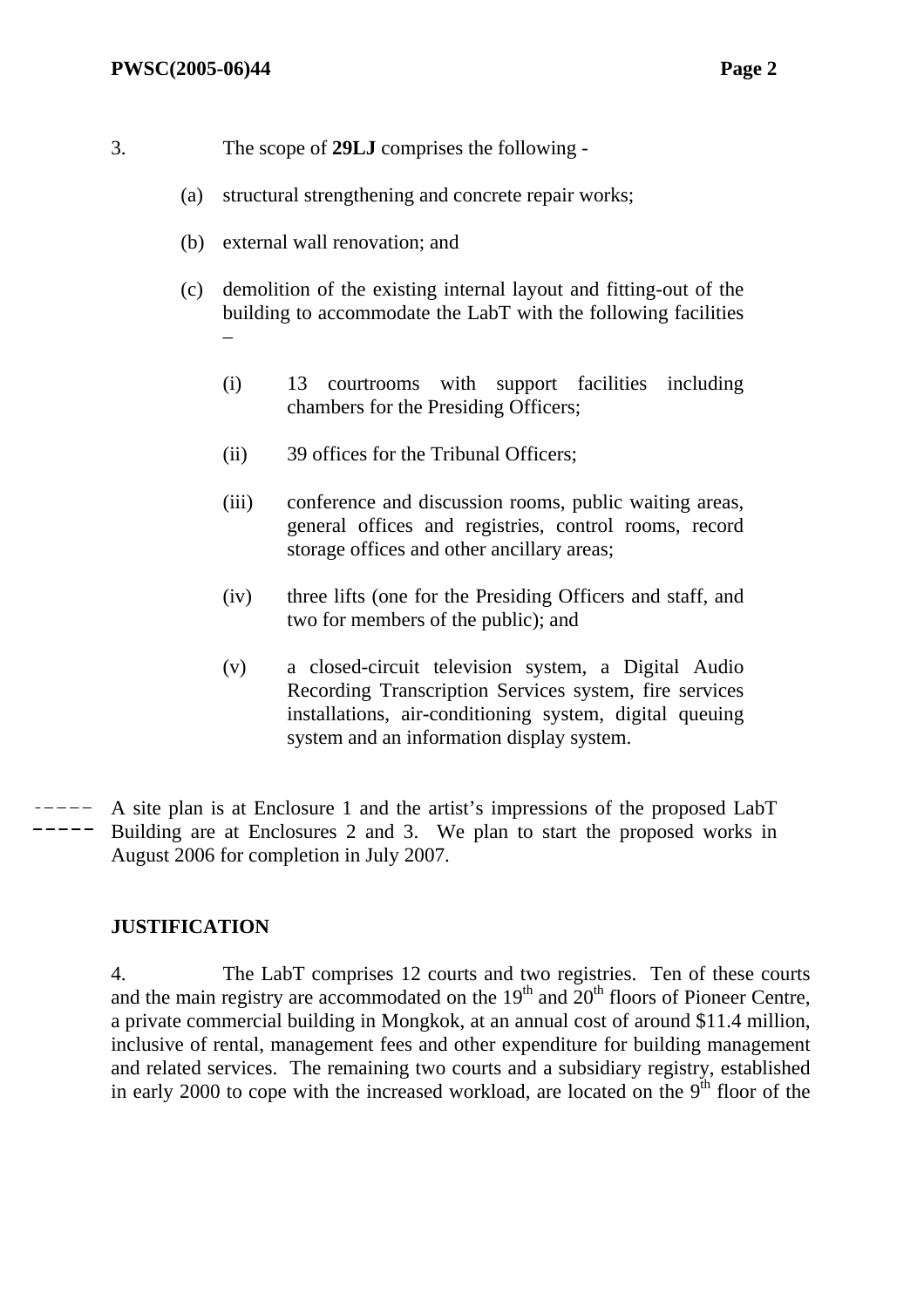$/ELCB$  .....

ELCB in Sai Wan  $Ho^1$ . The total gross floor areas being occupied by the LabT in Pioneer Centre  $(2830 \text{ m}^2)$  and the ELCB  $(628 \text{ m}^2)$  amount to 3 458 m<sup>2</sup>.

5. There are a number of operational deficiencies with the current setting of the LabT, as below -

- (a) the LabT at Pioneer Centre shares common areas with shops, restaurants and offices in the same building. This seriously blurs its image as a court;
- (b) given the layout of Pioneer Centre, the Presiding Officers and staff members have to use the public lifts for access. This causes embarrassment when they come into contact with litigants and raises security or even personal safety concerns when they come into contact with dissatisfied litigants;
- (c) courtrooms at Pioneer Centre are small and odd-shaped due to the physical constraints of the building. Litigating parties have to wait in corridors outside the courts and conference/discussion rooms are inadequate. The overcrowded and noisy environment is also not conducive to conducting negotiations and settlement, even if the opportunity arises;
- (d) the arrangement to operate the LabT at two separate locations causes overlapping of administrative facilities and is not costeffective; and
- (e) the premises at Pioneer Centre are subject to tenancies which may not be renewed by the landlord.

6. To enhance the efficient operation of the LabT and to provide better facilities to court users who are seeking justice and redress in their labour disputes, it is necessary to relocate the LabT from its existing accommodation at Pioneer Centre and ELCB to purpose-built court premises as soon as possible. In this regard, we have identified the SKLCB for the purpose. The building comprises five storeys (basement to third floor), with a two-storey building services annex block. The construction floor area (CFA) of the building is  $5\,781$  m<sup>2</sup>. Since the SKLCB was c o m p l e t e d s o m e

<sup>1</sup> The LabT courts in the ELCB have ceased to operate since 9 July 2005 due to the reduction in caseload in 2004/05.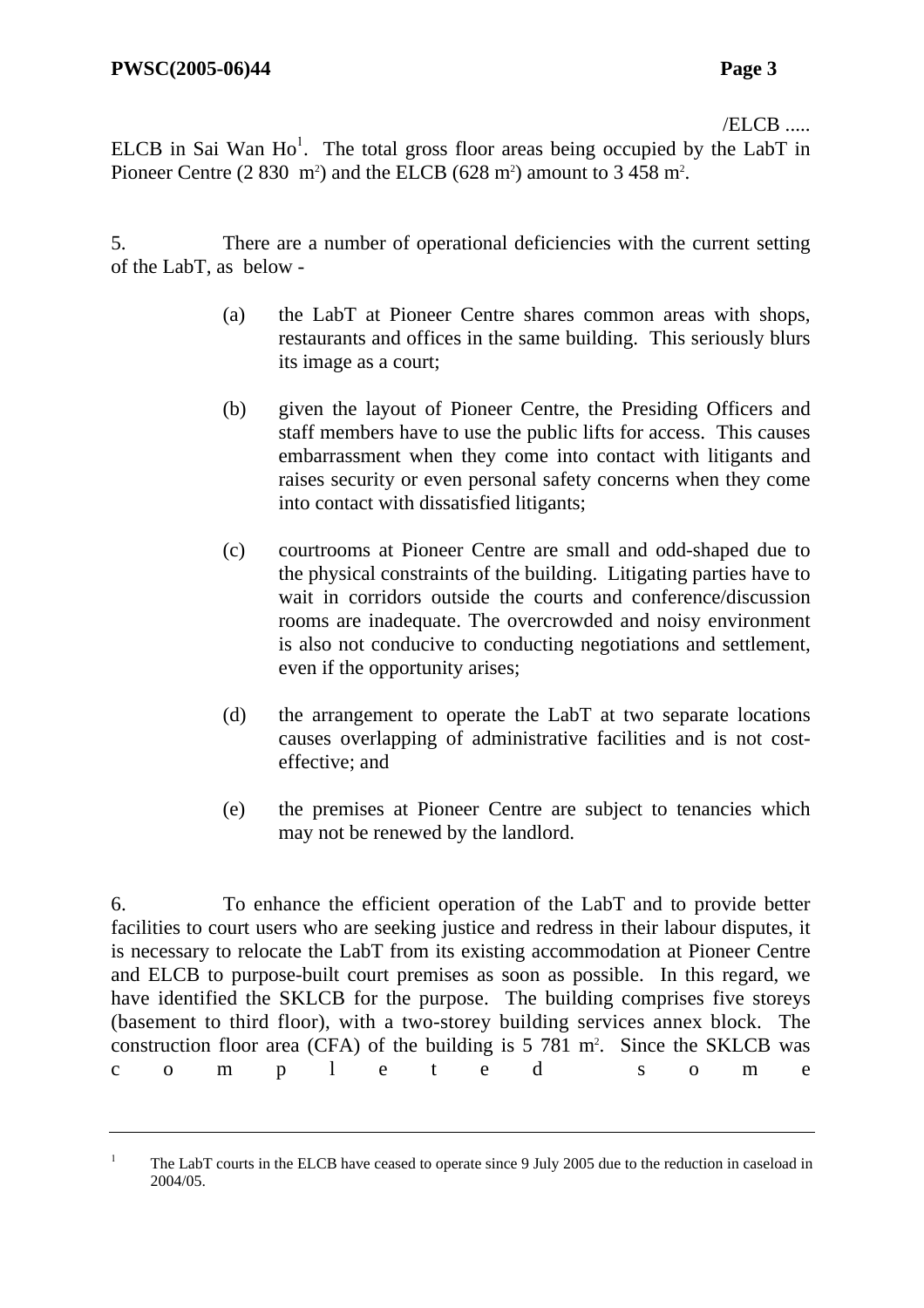$/30$  .....

30 years ago, replacement of the existing curtain wall and external wall finishes as well as structural strengthening/repair works are required to ensure that the building is of good condition.

7. The proposed relocation will provide tailor-made facilities to suit the special requirements of court business of the LabT, while at the same time putting the now vacant SKLCB into productive use for an appropriate purpose. The SKLCB will provide a more unique identity to the LabT and enhance its image as a court. In addition, the building will be designed to suit specific user requirements, such as separate accesses for the Presiding Officers, staff and members of the public as in all other court buildings, provision of adequate waiting areas and discussion rooms, registries, etc. The new LabT will provide a better environment and facilities which will enable it to render better service to the public. The undesirable situation of duplicating administrative facilities and support staff in two locations can also be avoided.

#### **FINANCIAL IMPLICATIONS**

8. We estimate the capital cost of the project to be \$67.1 million in MOD prices (see paragraph 9 below), made up as follows –

|     |                                                                    | <b>\$</b> million |
|-----|--------------------------------------------------------------------|-------------------|
|     | (a) Structural strengthening /<br>alteration / demolition<br>works | 6.8               |
| (b) | <b>Building</b>                                                    | 29.2              |
|     | (c) Building services                                              | 18.0              |
|     | (d) Furniture and equipment                                        | 3.1               |
| (e) | Drainage                                                           | 0.4               |
| (f) | <b>External works</b>                                              | 1.5               |
| (g) | Consultants' fees for<br>construction stage –                      | 2.3               |
|     | contract administration<br>(i)                                     | 1.2               |
|     | site supervision<br>(ii)                                           | 1.1               |

 $/(h)$  .....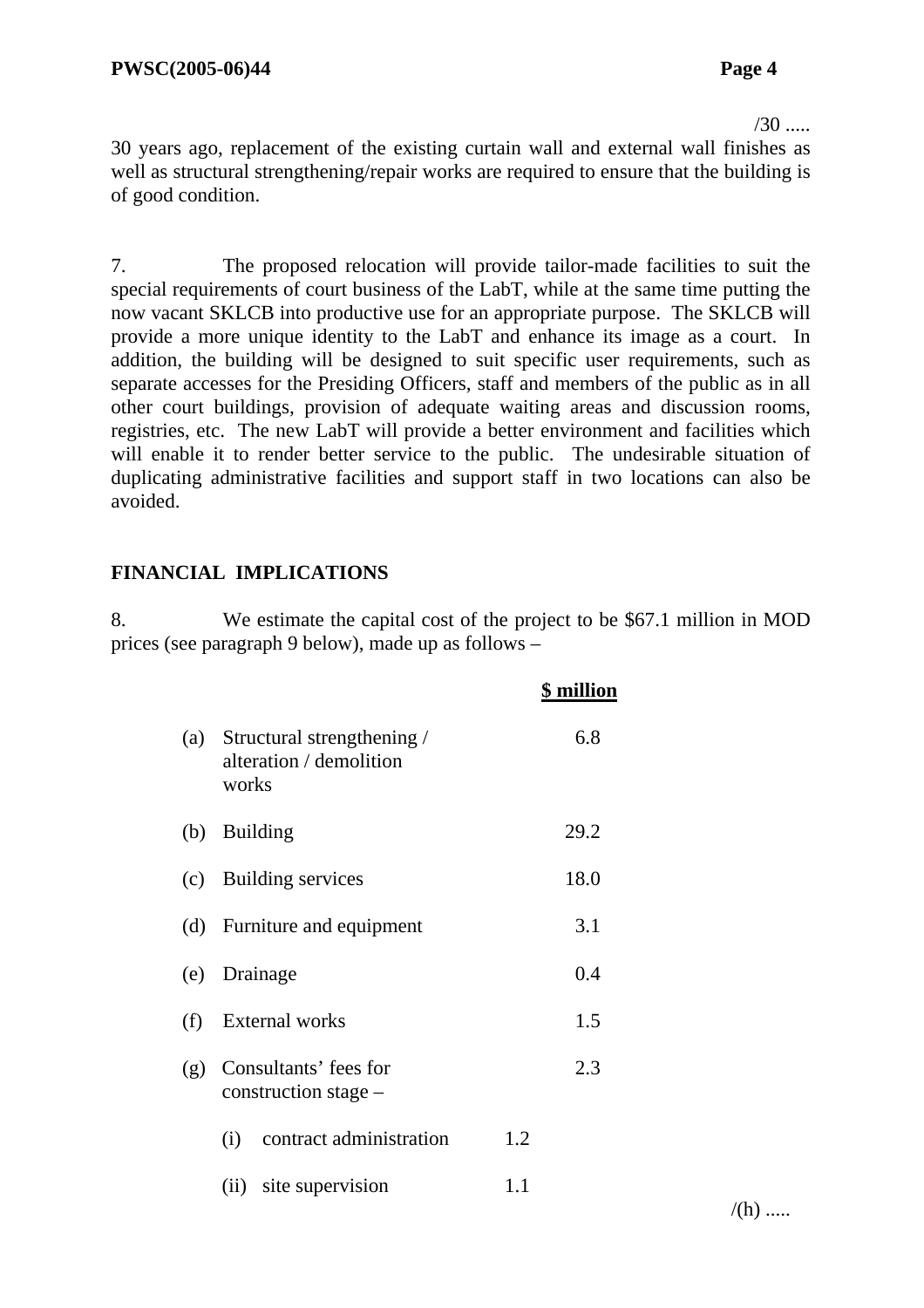#### **\$ million**

|     | (h) Contingencies              | 5.8  |                                |
|-----|--------------------------------|------|--------------------------------|
|     | Sub-total                      | 67.1 | (in September)<br>2005 prices) |
| (i) | Provision for price adjustment | 0.0  |                                |
|     | Total                          | 67.1 | (in MOD prices)                |

We propose to engage consultants to undertake contract administration and site supervision. A breakdown of the estimate for consultants' fees by man-months is at Enclosure 4. The estimated construction unit cost, represented by the building and the building services costs, is \$8,165 per m2 of CFA in September 2005 prices. We consider this unit cost reasonable as compared with other similar construction works undertaken by the Government.

9. Subject to approval, we will phase the expenditure as follows –

| Year        | <b>\$</b> million<br>(Sept 2005) | <b>Price</b><br>adjustment<br>factor | <b>\$</b> million<br>(MOD) |
|-------------|----------------------------------|--------------------------------------|----------------------------|
| $2006 - 07$ | 15.0                             | 1.00125                              | 15.0                       |
| $2007 - 08$ | 32.0                             | 1.00125                              | 32.0                       |
| $2008 - 09$ | 15.0                             | 1.00125                              | 15.0                       |
| $2009 - 10$ | 5.1                              | 1.00125                              | 5.1                        |
| Total       | 67.1                             |                                      | 67.1                       |
|             |                                  |                                      |                            |

10. We have derived the MOD estimates on the basis of the Government's latest forecast of trend rate of change in the prices of public sector building and construction output for the period 2006 to 2010. We intend to award the contract on a lump-sum basis because we can clearly define the scope of the works in advance, leaving little room for uncertainty. The contract will not provide for price adjustments because the contract period will not exceed 21 months.

/11. .....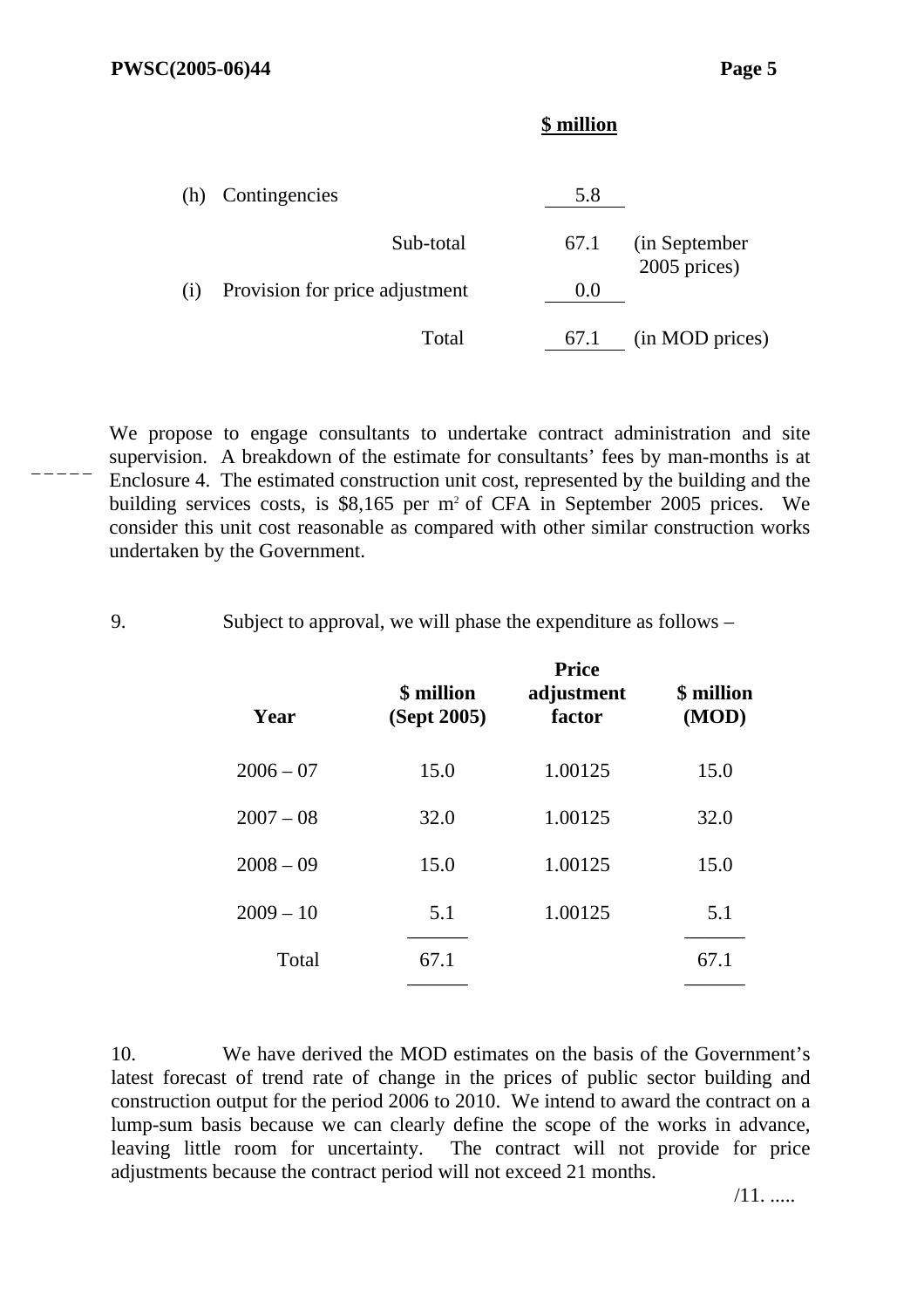11. The existing annual expenditure for the LabT is around \$11.4 million consisting of \$8.3 million for rental, and \$3.1 million for management fees and other expenditure for building management and related services. The recurrent expenditure for building management and related services after relocation is estimated to be about \$3.4 million.

#### **PUBLIC CONSULTATION**

12. Since the proposed relocation only involves putting an existing vacant Judiciary building back to active use, we do not see the need to embark on public consultation at the District Council level. The Chief Justice set up a Working Party<sup>2</sup> to review the operations of the LabT, and a report was published in June 2004 which was subsequently accepted by the Chief Justice. The report was also discussed at two joint meetings of the Panel on Administration of Justice and Legal Services (AJLS Panel) and the Manpower Panel of the Legislative Council (LegCo) in November and December 2004. Members of the two Panels noted the proposal. The LegCo AJLS Panel was briefed on the latest position of the relocation proposal on 15 December 2005. Panel members requested the Judiciary Administration to provide information on the potential benefits that will be brought about to members of the public upon the relocation of LabT to SKLCB. Supplementary information on the enhancement in facilities and accessibility of the new LabT, which has also been provided to the AJLS Panel, is at Enclosure 5.

#### **ENVIRONMENTAL IMPLICATIONS**

13. The project is not a designated project under the Environmental Impact Assessment Ordinance (Cap. 499) and will not cause long-term environmental impact. We have included in the project estimate the cost of implementing suitable mitigation measures to control short-term environmental impacts. These include the use of silencers, mufflers, acoustic lining or shields for noisy construction activities, and frequent cleaning and watering of the site.

14. We have considered measures in the planning and design stages to reduce the generation of construction and demolition (C&D) materials where possible. In addition, we will require the contractor to reuse inert C&D materials on

 $\sqrt{\text{site}}$  .....

<sup>2</sup> The Working Party was established by the Chief Justice to review the operation of the Labour Tribunal and to recommend improvements thereto. It was chaired by Madam Justice Chu.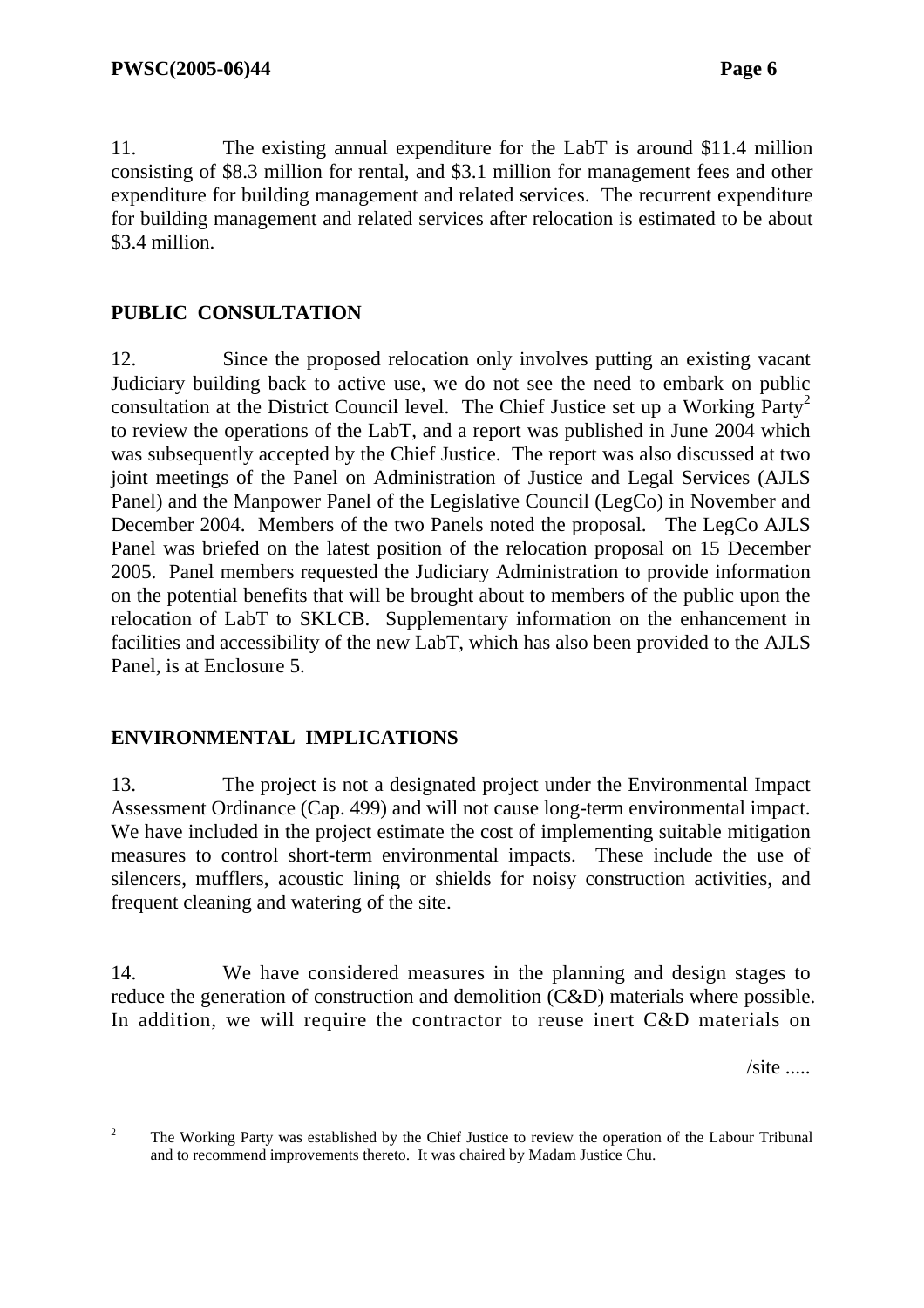site or in other suitable construction sites as far as possible, in order to minimize the disposal of C&D materials to public fill reception facilities. We will encourage the contractor to maximize the use of recycled or recyclable C&D materials, as well as the use of non-timber formwork to further minimize the generation of construction waste.

15. We will also require the contractor to submit a waste management plan (WMP) for approval. The WMP will include appropriate mitigation measures to avoid, reduce, reuse and recycle C&D materials. We will ensure that the day-to-day operations on site comply with the approved WMP. We will control the disposal of public fill, C&D materials and C&D waste to public fill reception facilities<sup>3</sup>, sorting  $\hat{f}$  acilities<sup>3</sup> and landfills respectively through a trip-ticket system. We will require the contractor to separate public fill from C&D waste for disposal at appropriate facilities. We will record the disposal, reuse and recycling of C&D materials for monitoring purposes.

16. We estimate that the project will generate about 4 500 tonnes of C&D materials. Of these, we will deliver 3 375 tonnes (75%) to public fill reception facilities for subsequent reuse, and 450 tonnes (10%) to sorting facilities in order to retrieve the inert portion for reuse as public fill. In addition, we will dispose of 675 tonnes (15%) at landfills. The total cost for accommodating C&D materials at public fill reception facilities and landfill sites, together with the cost for handling the materials at sorting facilities is estimated to be \$220,500 for this project (based on a unit cost of \$27/tonne for disposal at public fill reception facilities, \$100/tonne at sorting facilities and  $$125/tonne<sup>4</sup>$  at landfills).

# **LAND ACQUISITION**

17. The project does not require any land acquisition.

# **/BACKGROUND .....**

<sup>3</sup> Sorting facilities and public fill reception facilities are specified in Schedule 3 and Schedule 4 respectively of the Waste Disposal (Charges for Disposal of Construction Waste) Regulation. Disposal of public fill in public fill reception facilities requires a licence issued by the Director of Civil Engineering and Development.

<sup>4</sup> This estimate has taken into account the cost for developing, operating and restoring the landfills after they are filled and the aftercare required. It does not include the land opportunity cost for existing landfill sites (which is estimated at  $$90/m^3$ ), nor the cost to provide new landfills, (which is likely to be more expensive) when the existing ones are filled.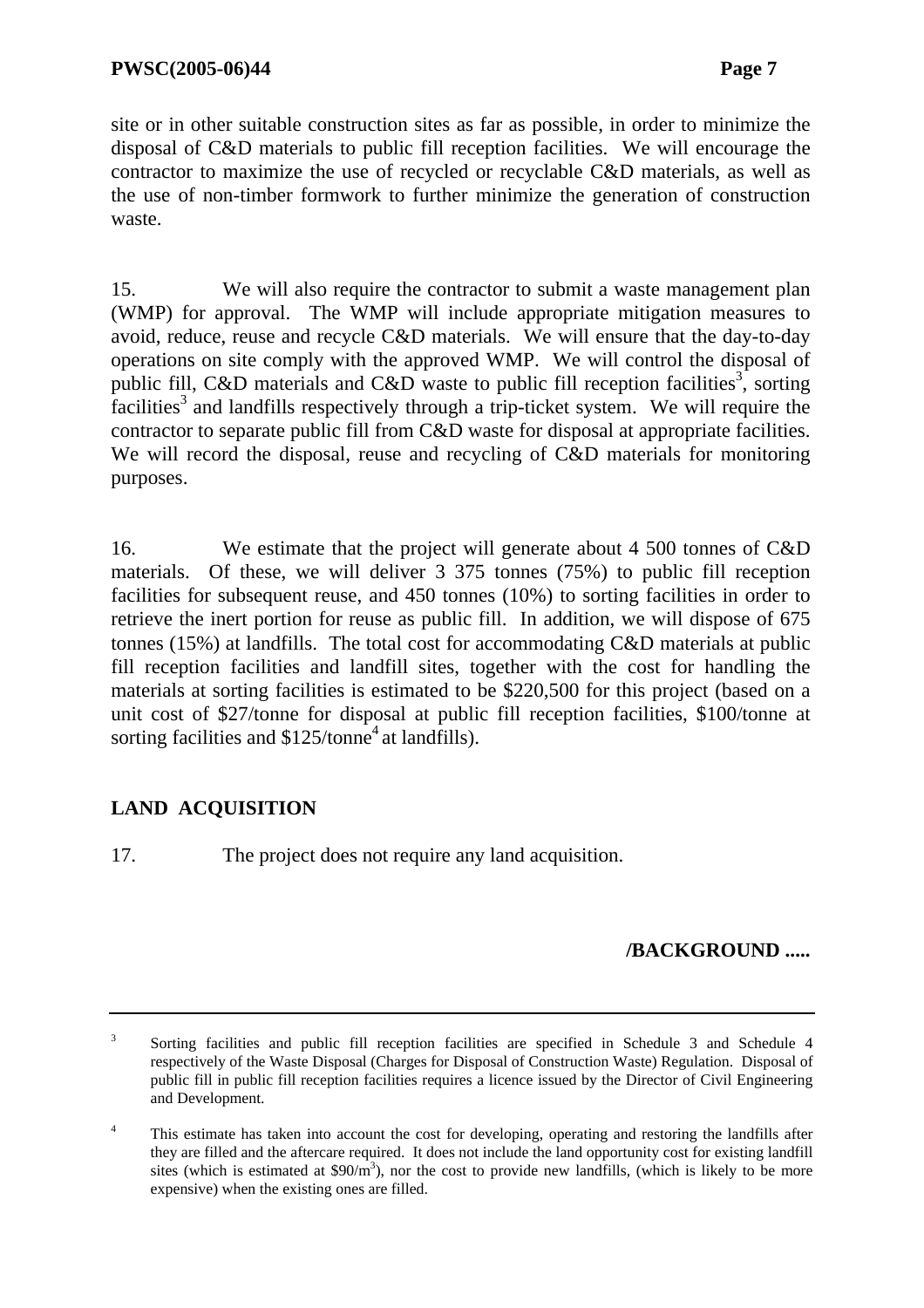#### **BACKGROUND INFORMATION**

18. We upgraded **29LJ** to Category B in October 2004. We engaged a term contractor to carry out site investigation in September 2005 at a total cost of \$100,000. We also engaged consultants to undertake the building design and prepare tender documents in May 2005 at a total cost of \$2.01 million. We charged these amounts to block allocation **Subhead 3100GX** "Project feasibility studies, minor investigations and consultants' fees for items in Category D of the Public Works Programme". The term contractor has completed the site investigation. The consultants have completed the building design and are now finalizing the tender documents.

19. The proposed relocation will not involve any tree removal or planting proposals.

20. We estimate that the proposed works will create about 143 jobs (129 for labourers and another 14 for professional/technical staff) providing a total employment of 1 548 man-months.

--------------------------------------

Judiciary Administration January 2006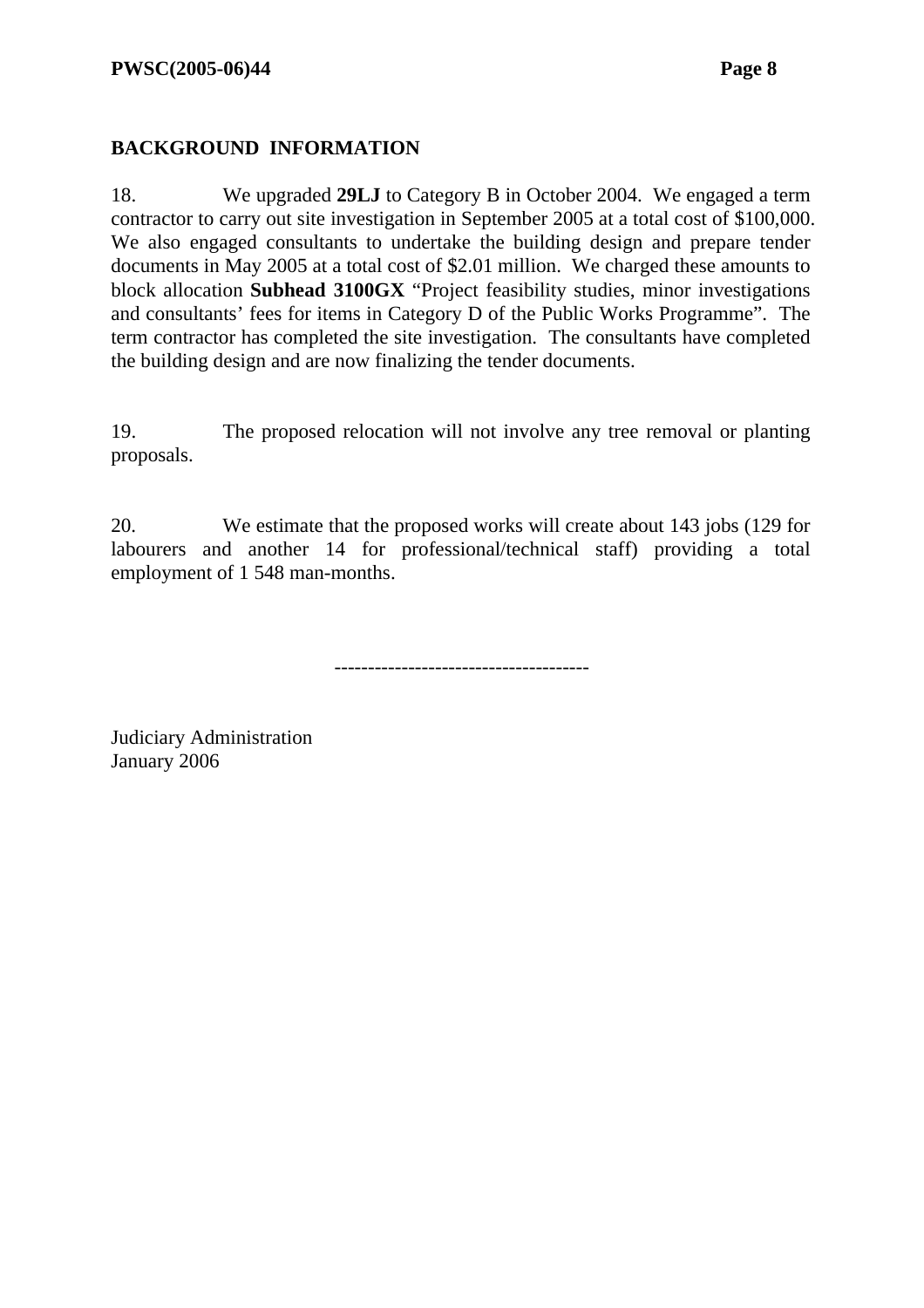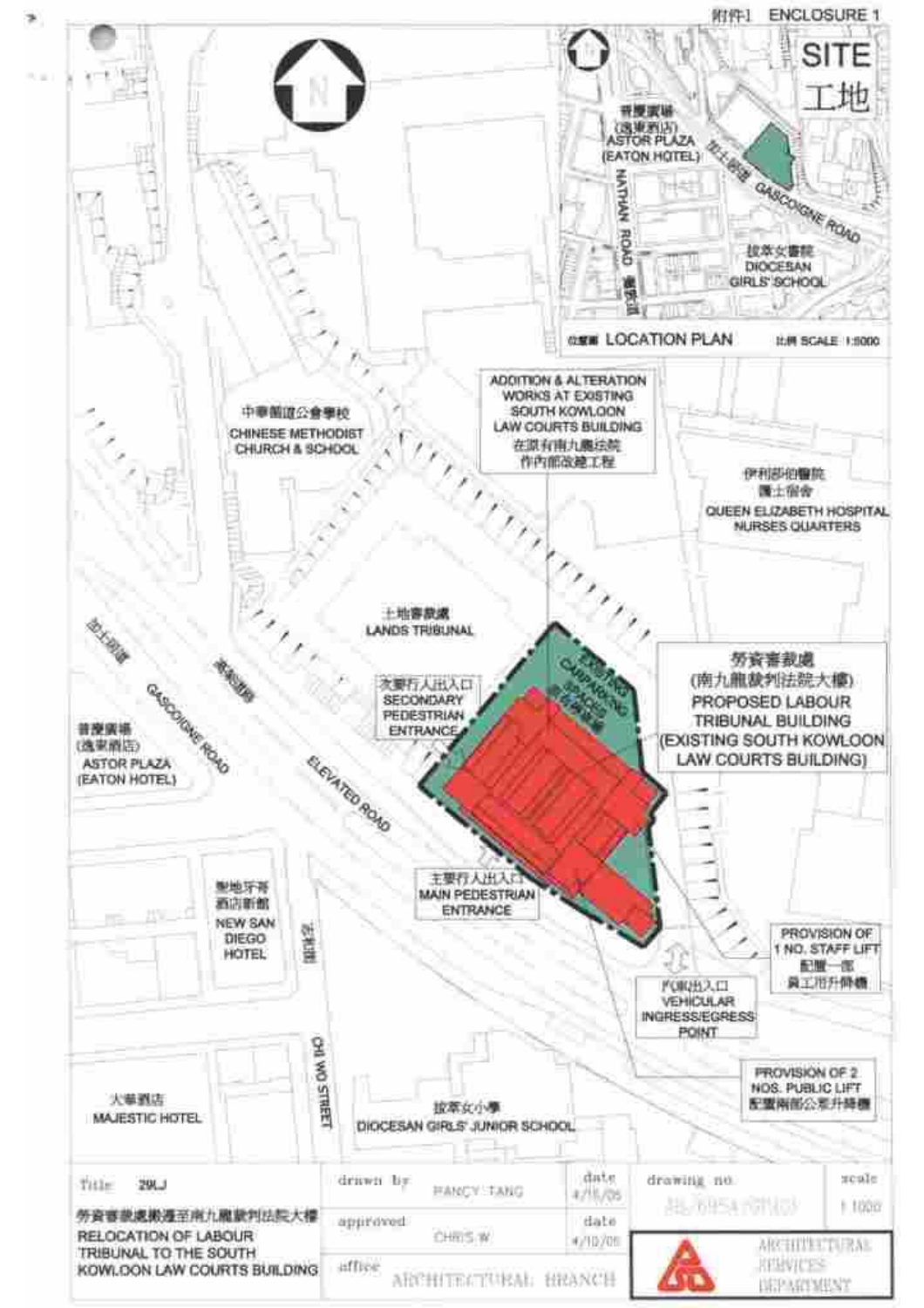



| Eitin<br>291.3                                       | drawn by                                          | 14,503               | <b>Bate</b><br>1/19/05 | drawing he<br>自由的证 | tion let |
|------------------------------------------------------|---------------------------------------------------|----------------------|------------------------|--------------------|----------|
| 勞資審款處邀遷至南九龍漱判法院大樓<br>RELOCATION OF LABOUR            | spproved<br><b>LE LES DE L'ANS COM</b><br>CHRIS W |                      | date                   |                    |          |
| TRIBUNAL TO THE SOUTH<br>KOWLOON LAW COURTS BUILDING | uffice                                            | ARCHITICTURAL BRANCH |                        |                    |          |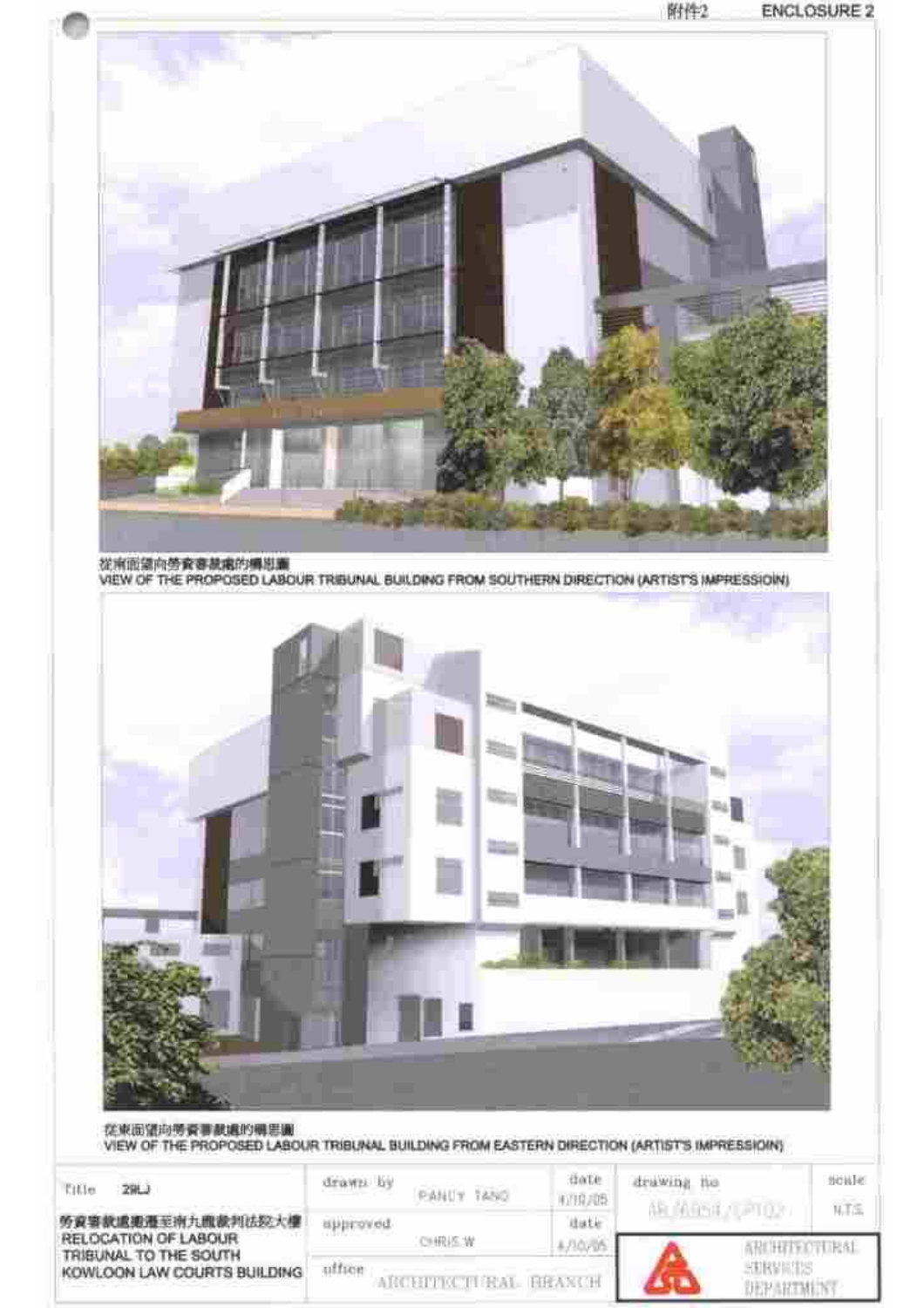

等航大空的内部構想源<br>INTERIOR OF PROPOSED WAITING HALL (ARTIST'S IMPRESSION)



**法避伤内部再活通**<br>INTERIOR OF PROPOSED COURT ROOM (ARTIST'S IMPRESSION)

| <b>Sitte</b><br>29KJ                                  | drawn hy                       | <b>PANCY TAND</b> | date<br>4/10/05 | drawing no | ıcalı<br>MFS |
|-------------------------------------------------------|--------------------------------|-------------------|-----------------|------------|--------------|
| 勞資賽說處搬運至南九龍祿判法院大權<br>RELOCATION OF LABOUR             | approved<br>Turity S. W.       |                   | date            |            |              |
| TRIBUNAL TO THE SOUTH.<br>KOWLOON LAW COURTS BUILDING | office<br>ARCHITECTURAL BRANCH |                   |                 |            |              |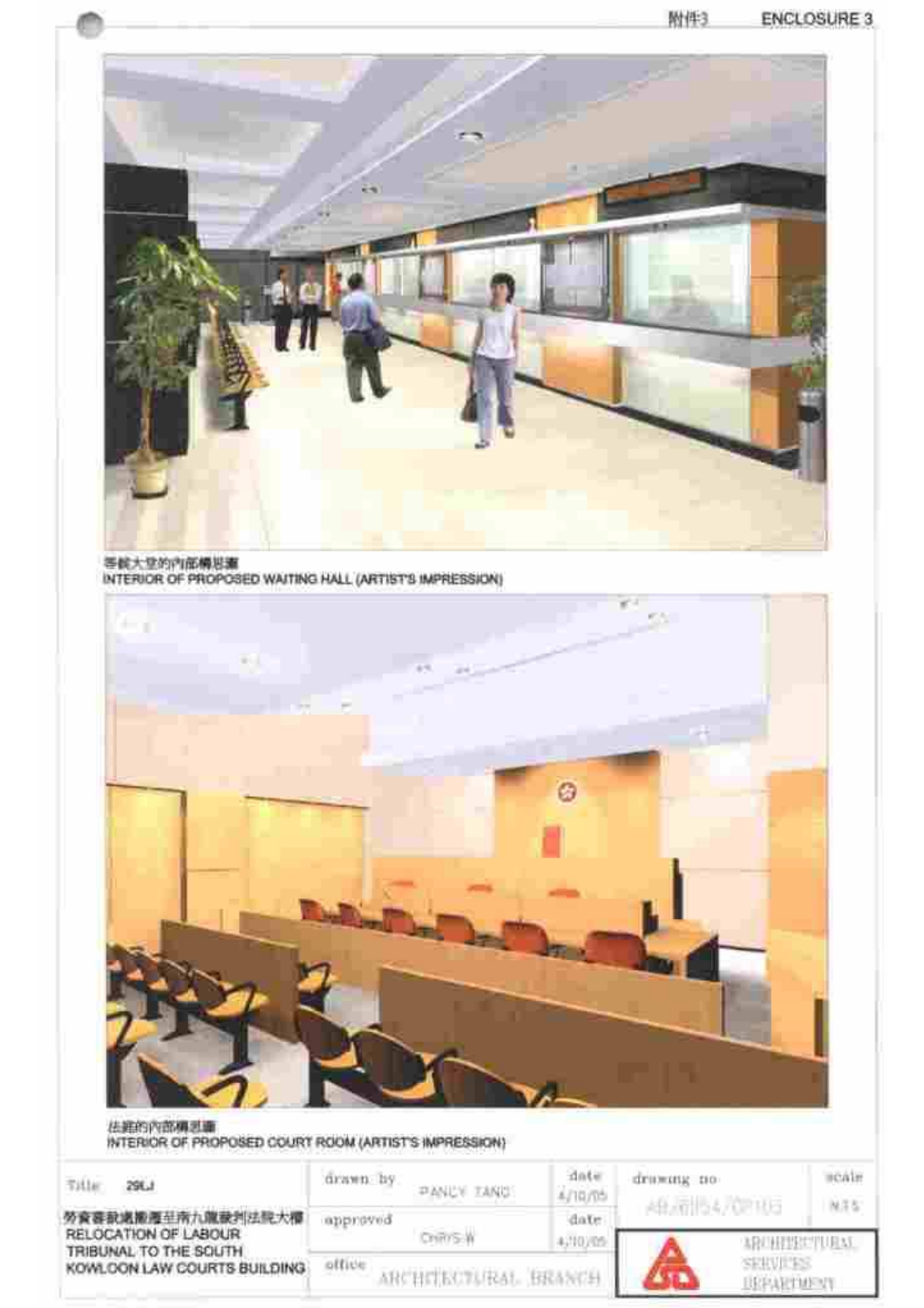#### **29LJ – Relocation of Labour Tribunal to the South Kowloon Law Courts Building**

#### **Breakdown of the estimate for consultants' fees**

| <b>Consultants' staff</b><br>costs                  |                                   | <b>Estimated</b><br>man-<br>months | Average<br>MPS*<br>salary<br>point                   | <b>Multiplier</b><br>(Note 1) | <b>Estimated</b><br>fee<br>million)<br>(\$ |
|-----------------------------------------------------|-----------------------------------|------------------------------------|------------------------------------------------------|-------------------------------|--------------------------------------------|
| $(1)$ Contract<br>administration<br>(Note 2)        | (a) Professional<br>(b) Technical |                                    | $\overline{\phantom{a}}$<br>$\overline{\phantom{a}}$ |                               | 0.9<br>0.3                                 |
| (2) Site supervision Technical<br>(Note $\bar{3}$ ) |                                   | 38.2                               | 14                                                   | 1.6                           | 1.1                                        |
|                                                     |                                   |                                    |                                                      | <b>Total</b>                  | 2.3                                        |

\*MPS = Master Pay Scale

#### **Notes**

- 1. A multiplier of 1.6 is applied to the average MPS point to estimate the cost of resident site staff supplied by the consultants. (As at 1 January 2005, MPS point  $14 = $18,010$ per month.)
- 2. The consultants' staff cost for contract administration is calculated in accordance with the existing consultancy agreement for the design and construction of **29LJ**. The assignment will only be executed subject to the Finance Committee's approval to upgrade **29LJ** to Category A.
- 3. We will only know the actual man-months and actual costs after completion of the construction works.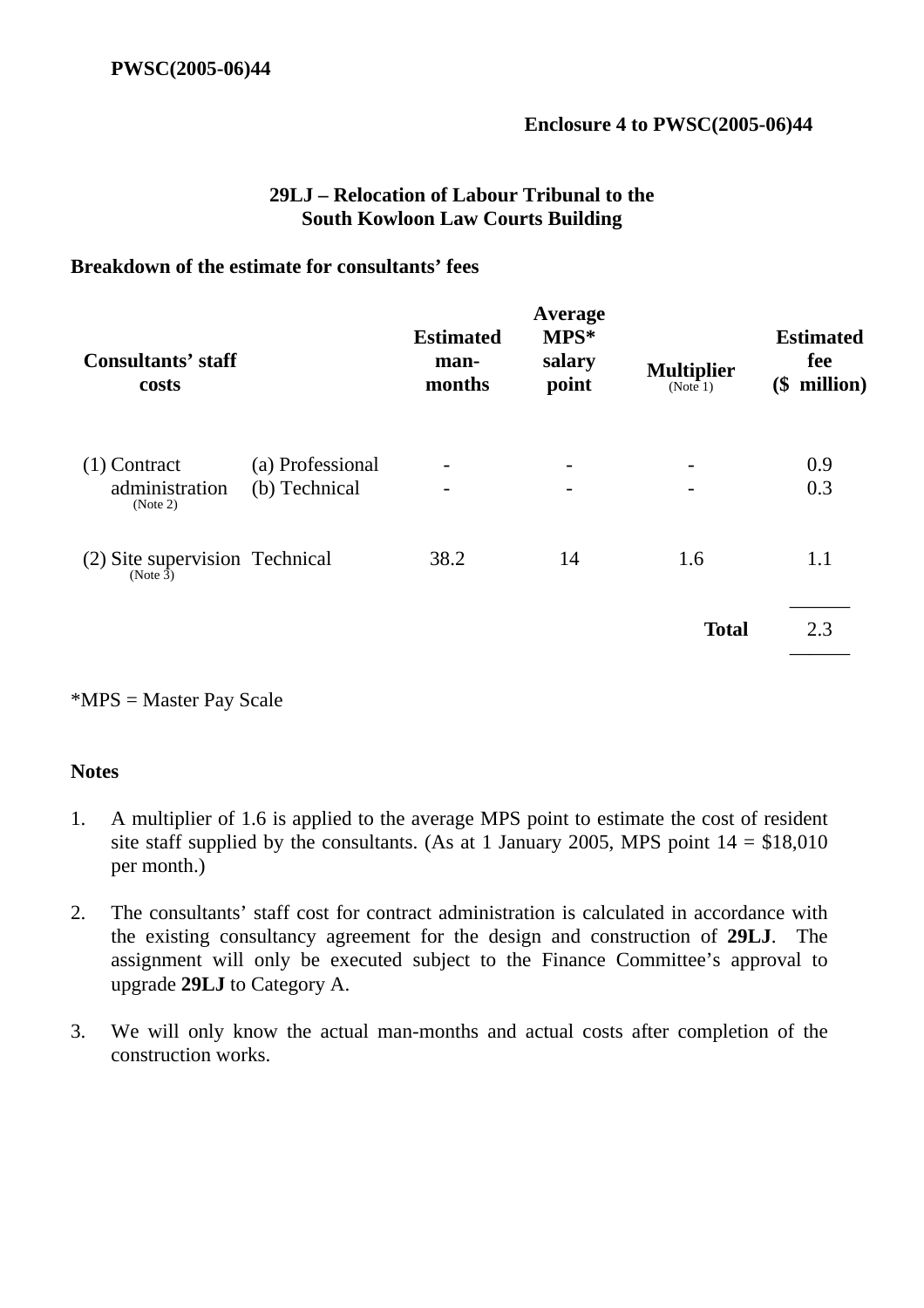#### **Supplementary Information on the Relocation of the Labour Tribunal to the South Kowloon Law Courts Building**

#### **BACKGROUND**

 The Judiciary Administrator briefed the Panel on Administration of Justice and Legal Services of the Legislative Council ("the AJLS Panel") on the latest position regarding the relocation of the Labour Tribunal ("LabT") to the South Kowloon Law Courts Building ("SKLCB") at its meeting on 15 December 2005. Panel members requested the Judiciary Administration to provide additional information on the benefits that will be brought about to the court users upon the relocation. This note provides additional information on the enhanced facilities and accessibility of the proposed LabT at SKLCB.

#### **FACILITIES AT THE NEW LABOUR TRIBUNAL**

2. The proposed LabT will be providing better facilities to the court users as set out below -

- (a) Better facilities will be provided to group claims litigants
	- (i) There will be two large courtrooms of 80  $m<sup>2</sup>$  in size with a seating capacity of about 70 seats each, to accommodate group claims. In LabT at the Pioneer Centre, there is only one large courtroom which can accommodate 65 seats;
	- (ii) There will be a large conference room of  $100m^2$  for group claims, which can accommodate a maximum of 140 persons. The said conference room would have partitioning facilities, which enable it to be flexibly divided into two smaller rooms to cater to different needs. The two existing conference rooms of the LabT at the Pioneer Centre are 39  $m^2$  and 52  $m^2$  in size which can accommodate about 50 and 70 persons respectively;
- (b) Better courtroom facilities will be provided to litigants generally. There will be 11 courtrooms of 50  $m<sup>2</sup>$  in size and a capacity to accommodate about 30 seats, whereas the existing LabT has only 9 such courtrooms. Moreover, two of the courtrooms are odd-shaped and are not conducive to smooth conduct of the proceeding;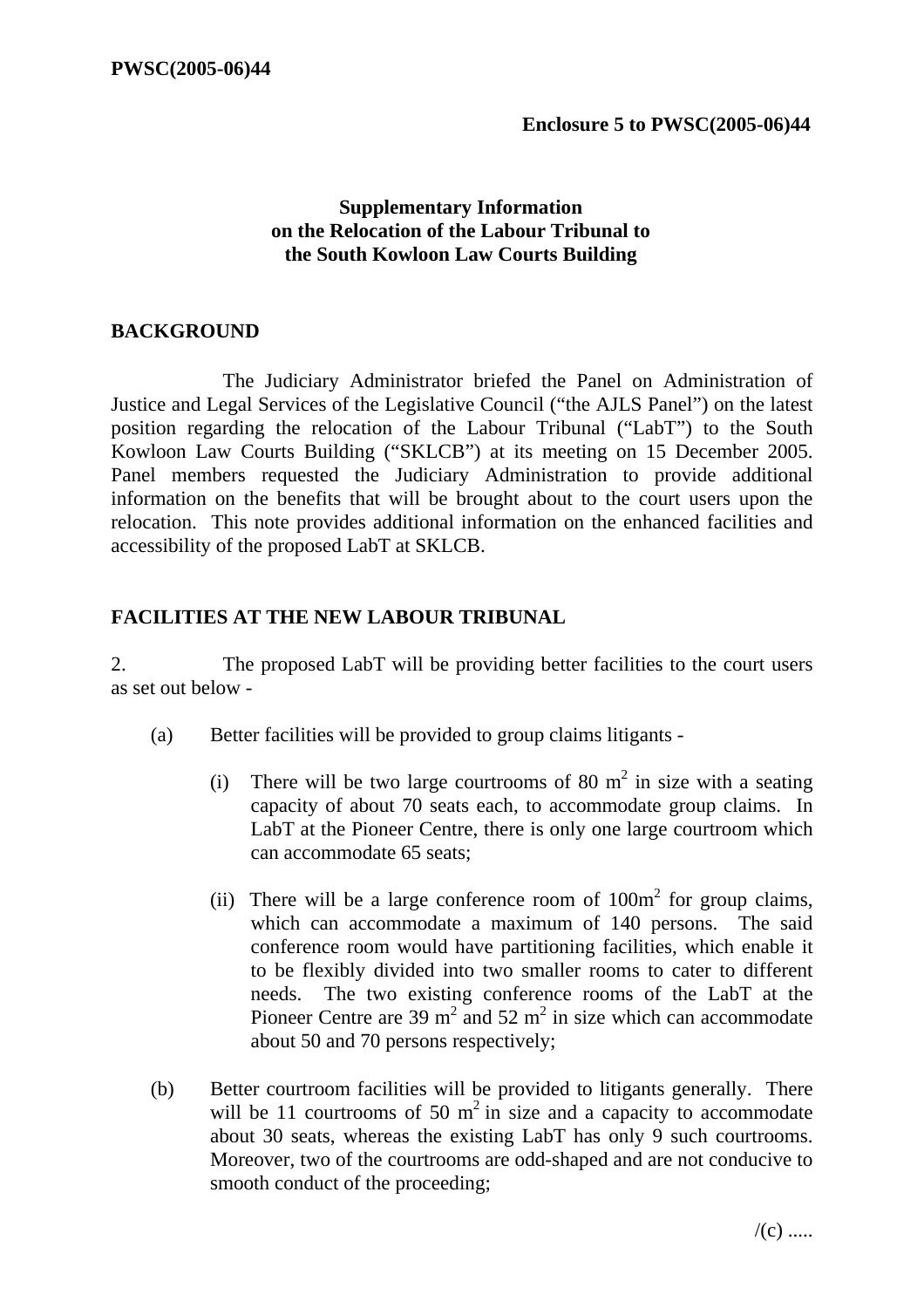- (c) Litigants will be provided with three more discussion rooms as compared with two at the LabT at the Pioneer Centre. This would facilitate them to conduct negotiations and settlements;
- (d) Litigants would benefit from having a reasonably comfortable waiting area with adequate seating. Witnesses would no longer need to stand and wait in corridors at times. There will be a 50  $m<sup>2</sup>$  waiting area outside the courtrooms on each floor from 1/F to 3/F for the litigating parties and witnesses. The seating capacity of each waiting area is about 70. The current waiting areas in the Pioneer Centre on  $20/F$  are 13 m<sup>2</sup> and 31 m<sup>2</sup> respectively;
- (e) Needs of the physically handicapped litigants will be taken care of. A designated space for wheelchair at each courtroom will be provided. At present, owing to space constraints, parking of wheelchairs in courtrooms at the Pioneer Centre will block pedestrian flow and cause inconvenience to other court users.

3. Apart from better environment and facilities, court users will find it more convenient to have the LabT operating in one location. In case of heavy workload, the LabT will need to operate at 2 locations, i.e. Pioneer Centre and the Eastern law Courts Building. This will cause confusion to the public in filing documents at the appropriate registry. Complaints had been received on this previously. There would also be sufficient room in the new premises to accommodate future increase in caseload.

4. Photographs showing the existing odd-shaped courtroom, the conference room, congested waiting area and the corridor outside courtrooms at the LabT at Pioneer Centre and the artist's impression of new facilities and environment at the proposed LabT in SKLCB are at Annexes A to C.

### **ACCESSIBILITY**

5. The LabT would be located in a separate court building in a convenient location accessible to the public by different means of public transport. For example, it is within walking distance from Jordan and Yaumatei Mass Transit Railway stations and could be reached by more than 20 bus routes running along Gascoigne Road and about 60 bus routes along Nathan Road. A location map showing the bus routes and bus stops nearby is at Annex D.

Judiciary Administration January 2006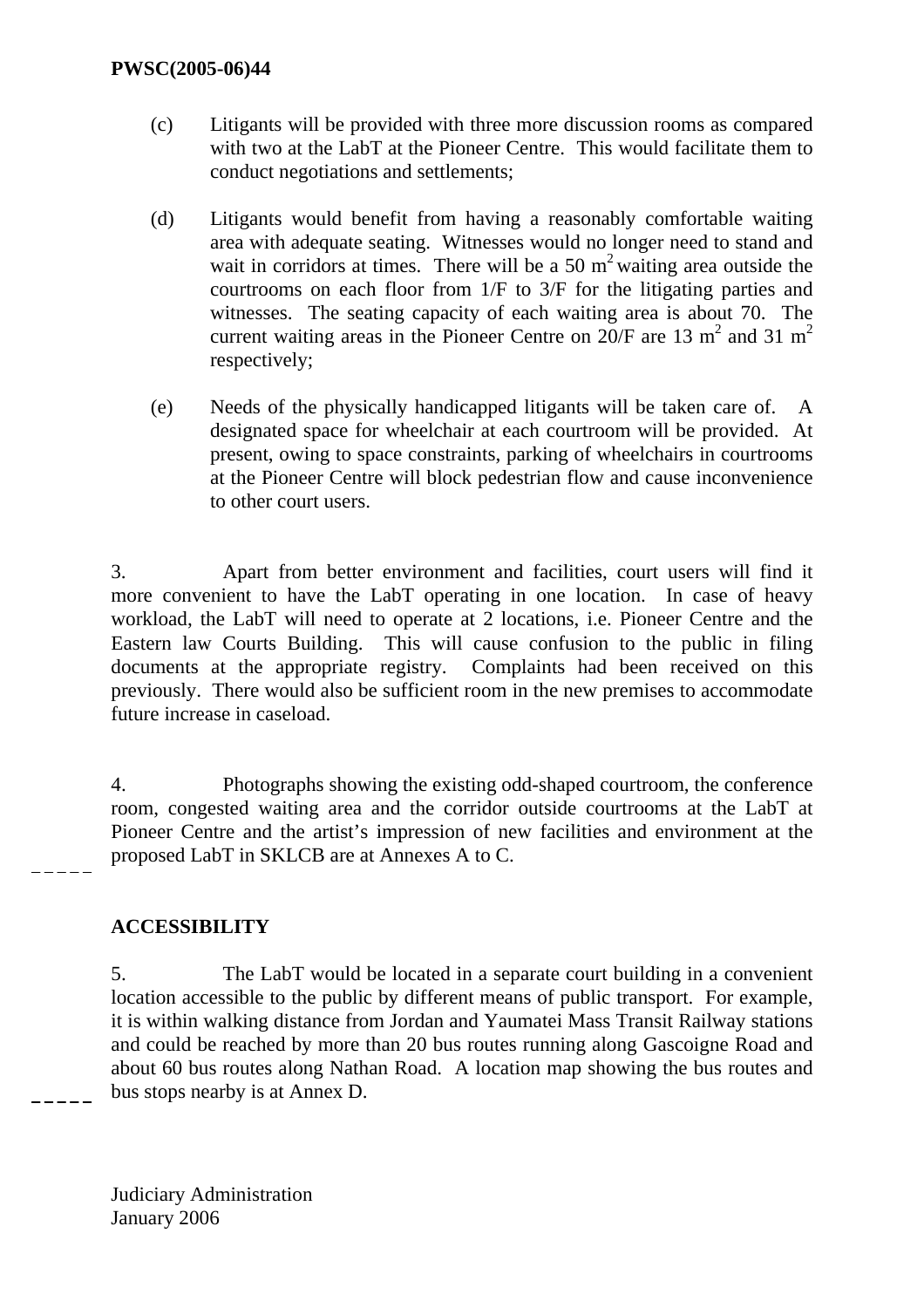# 始創中心內形狀不規則的法庭 Odd-shaped Courtroom in Pioneer Centre



新劳资審裁處的法庭構思圖 Artist's Impression of a Courtroom in the new Labour Tribunal

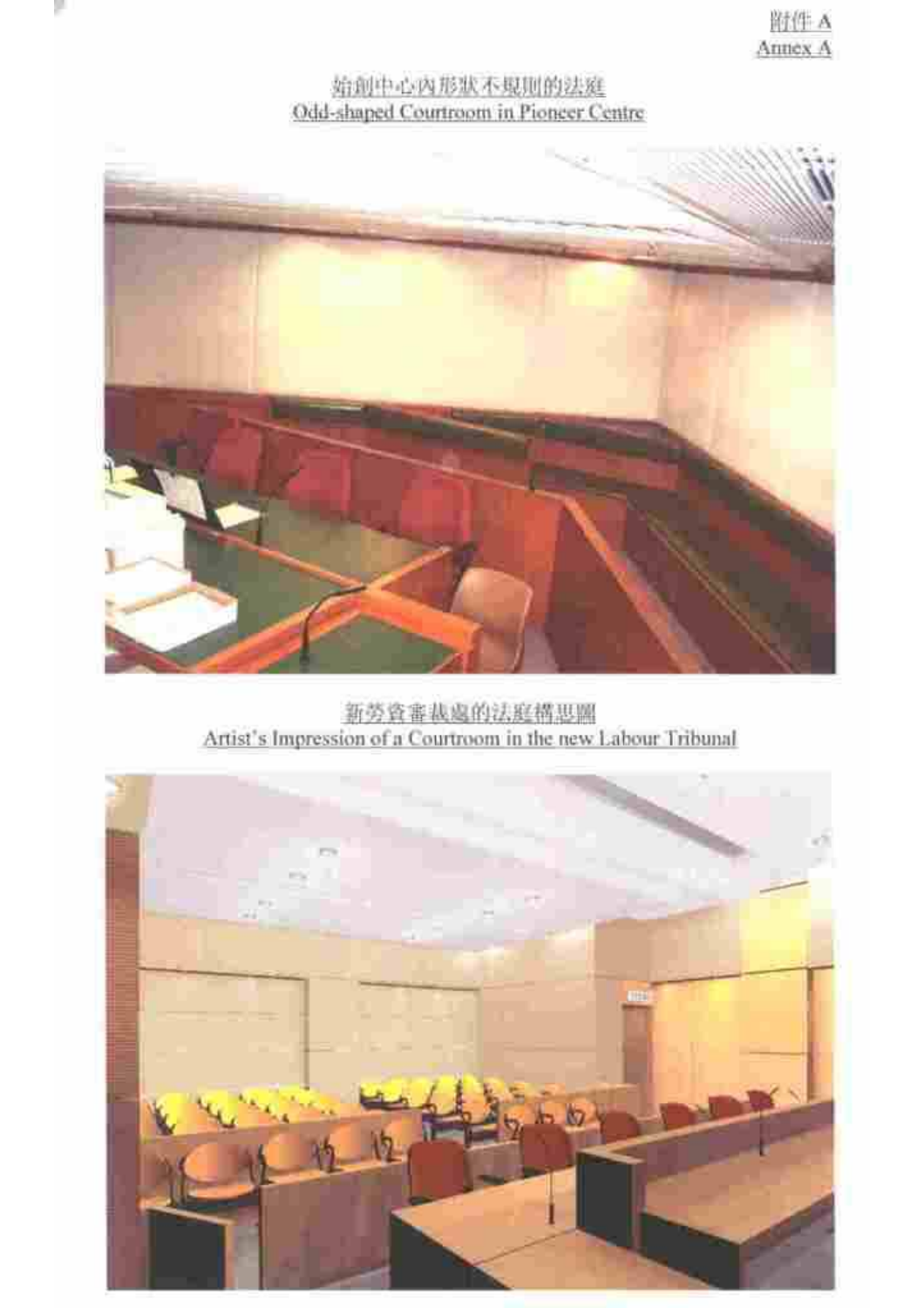# 始创中心内為集體中索人士而設的會議室



新劳资審裁處內為集體申索人士而設的會議室構思圖 Artist's Impression of the Conference Room for Group Claims in the new Labour Tribunal

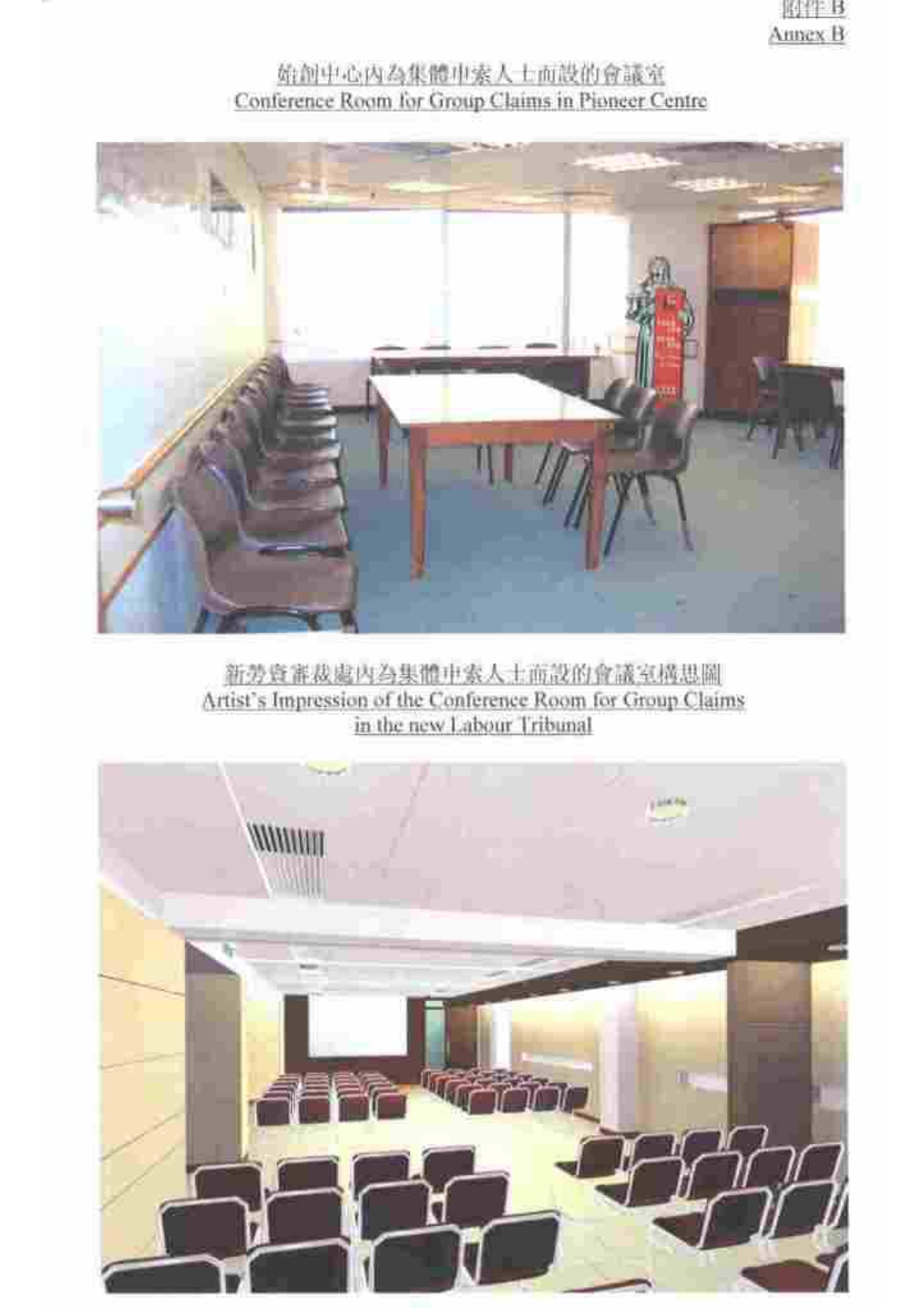

# 始创中心内法庭外的走廊和等候地方 Corridor and Waiting Area outside Courtrooms in Pioneer Centre



新劳资審裁處內法庭外的等候地方構思圖 Artist's Impression of the Waiting Area outside Courtrooms in the new Labour Tribunal